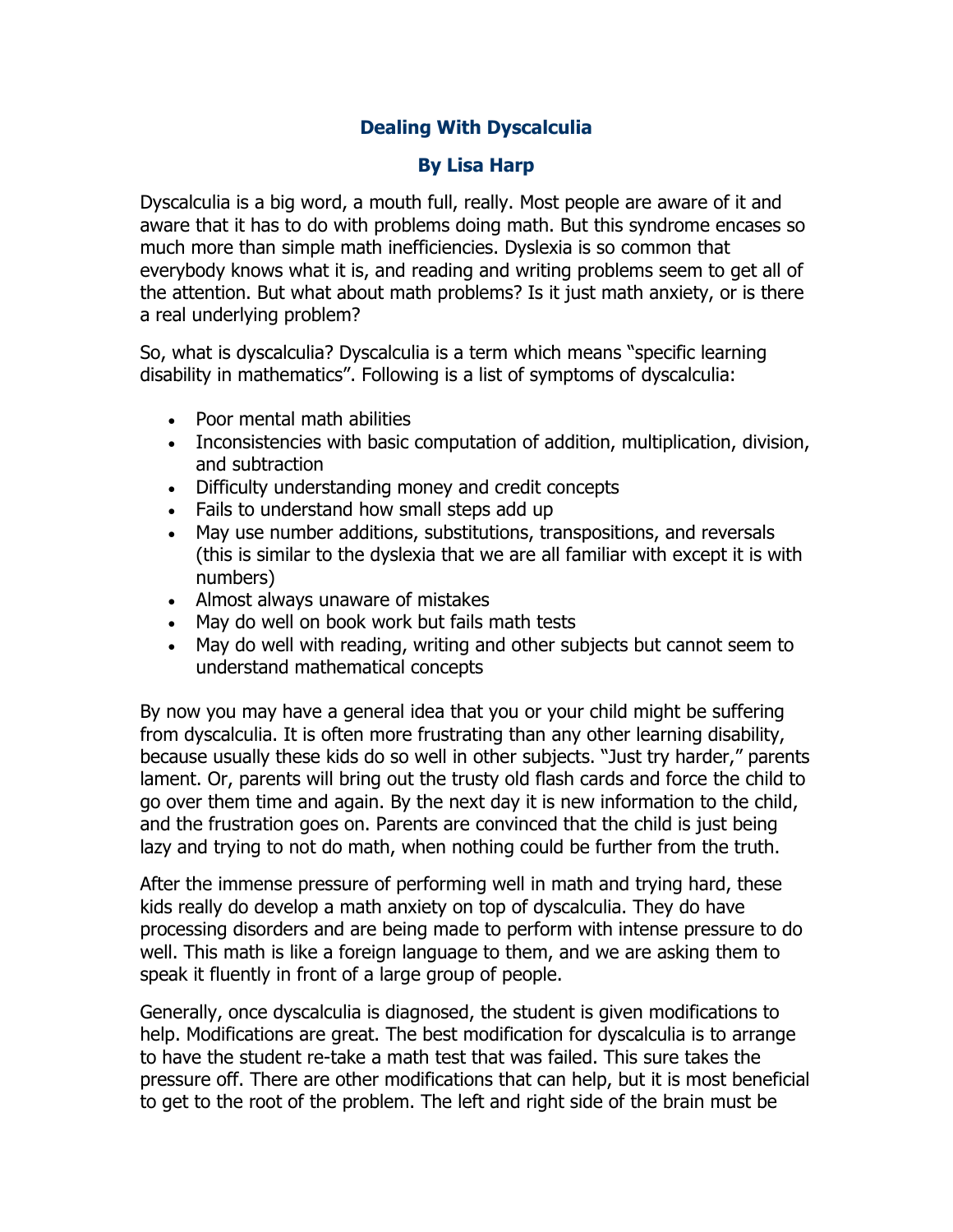considered. The processing must be dealt with. The anxiety must be calmed. Then, and only then, will the student succeed.

First, the left and right sides of the brain must become balanced. It is common knowledge that the left hemisphere of the brain is where we process math and logic. Most kids with dyscalculia are right hemisphere dominant. They are simply not using the left sides of their brains. They need taught how to do this. There are many brain building exercises available that will do this. The brain needs to be balanced for efficient use. The student needs to be able to access the left side of his brain as easily as the right, and then math can be learned. The brain must be taught how to access the left side of the brain. In addition, it is always best to have these kids use colored pencils and blank sheets of paper when doing math. Color is what keeps the right side of the brain focused. These right brain dominant kids see colors and pictures. As they work on their math, the color keeps them focused. The blank paper keeps them from getting distracted.

Most kids start doing better in math after a few weeks of brain balancing exercises. The magic eights activity with numbers is truly magic for these kids. It is also a good idea to have them count by 2's, 3's, 4's, etc. This orders their world and helps their brains work in a more systematic way. Have them write their 2's one day, 3's the next, and so forth. Cross crawls, martial arts, baseball, and golf are all good brain building exercises, too. These alone won't cure dyscalculia, but they all will help.

Next, let's deal with processing disorders. These kids just can't keep three or four images in their minds. And we ask them to do long division. Boy, division is long for these kids. While the ace math student is on number 24, these kids are still on number 1. Their pages are a mess after all of their erasing, and they just can't remember what 5x6 is. By the time they figure out what the answer to 5x6 is, they forgot where they were on their page and which step they were on. Was it the multiply part or subtract? And it goes on. Of course they don't get the right answers and they come home with 40 math problems to do. (OK, here is a modification that is good, too. Have the student's problems shortened until success is met.) Throw in fractions, and these kids are convinced they can't do math and that they are dumb.

The problem really isn't the math. The problem is that they are weak in visual memory and they have a difficult time processing more than one step at a time. So, work on visual memory skills first with these kids. The weak visual memory is why they can't remember their math facts. I have yet to meet a kid with dyscalculia who knew all of his math facts. The best way to do this is to hold up a card with a few numbers and shapes on it. Here is an example: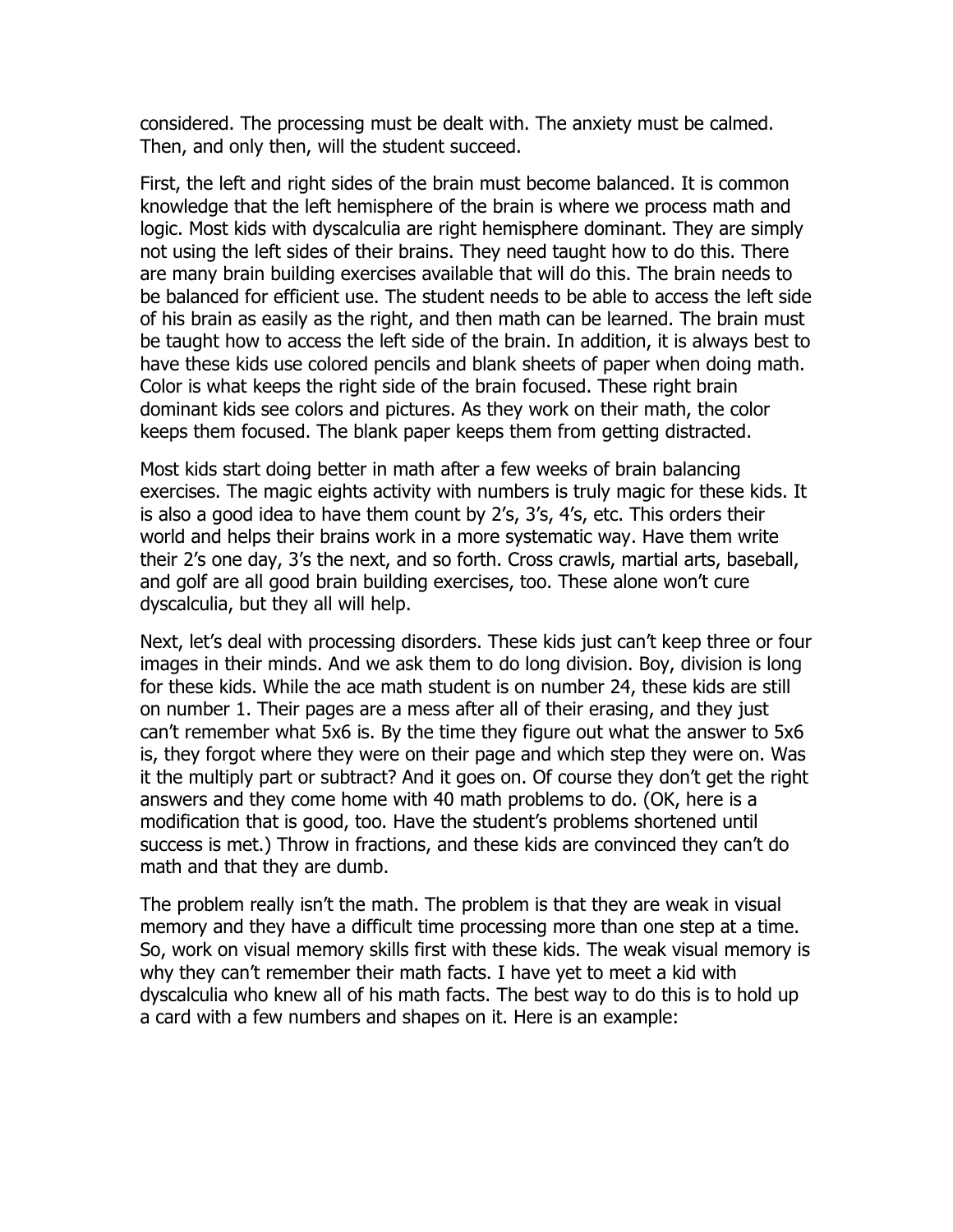

Hold this card up to the child for about 5 seconds and take it away. The child then copies the shapes and numbers from memory. As the child gets better at this, add more shapes and numbers. A few minutes of this every day helps. Eventually, you can move on to a math fact done in the same manner. Did you notice the use of color again? Black and white does very little for these kids. We want to meet them half way and give them some tools for success. Color is one of these tools. Don't use purchased flash cards for these kids. You may have noticed by now that they don't work. Give them a math fact in color and use it in the above mentioned manner. Do about 2 or 3 a day. Don't overload them. Have them recall the facts from yesterday before moving on. If they are still having trouble, they need pictures and stories to help them remember. If this doesn't work, then they need a tactile method. Have them write their facts in shaving cream. Soon, all of the facts are learned, and math becomes much easier.

Next, you need to make sure these kids are able to do more than a couple of steps at a time. Practice with commands such as walk, jump, skip. Keep adding on to the list of commands. Do this on paper. Say two numbers. The student is to write them. Add another number. The student must write it and the previous numbers. Play with pattern blocks. You and the student both have a matching set. Make a shape with yours, show it to the student and then cover your set. The student must remember the order the shapes were in a place his in the matching order. Give the student a number. Have him add another number to it. Then have him remember that number and multiply a number with that new number, and so on. You see, these are games that build on processing.

Card games are wonderful. Board games help, too. Let your kid be the banker, even if he messes it up. It's only a game. Help him give change back. I have noticed that kids who play a lot of board games with their families do better in math than those that don't. Kids who play a lot of video games seem to do worse. Do you see the connection? I use the game Blink a lot with my students with dyscalculia. They must be thinking of many things at one time, just like you need to with long division. Kids love games and will play them longer.

Finally, the math anxiety must be dealt with. This is the most difficult part of dyscalculia for many people. After all is said and done and the student is performing better, he still keeps the anxiety. Every test can cause his palms to sweat and his heart to beat fast. He is basically in fight or flight, and we know that we can't learn and think in this mode. We simply react. With the new math standards going to more and more reasoning and problem solving instead of computation, this is not the best method for a struggling math student.